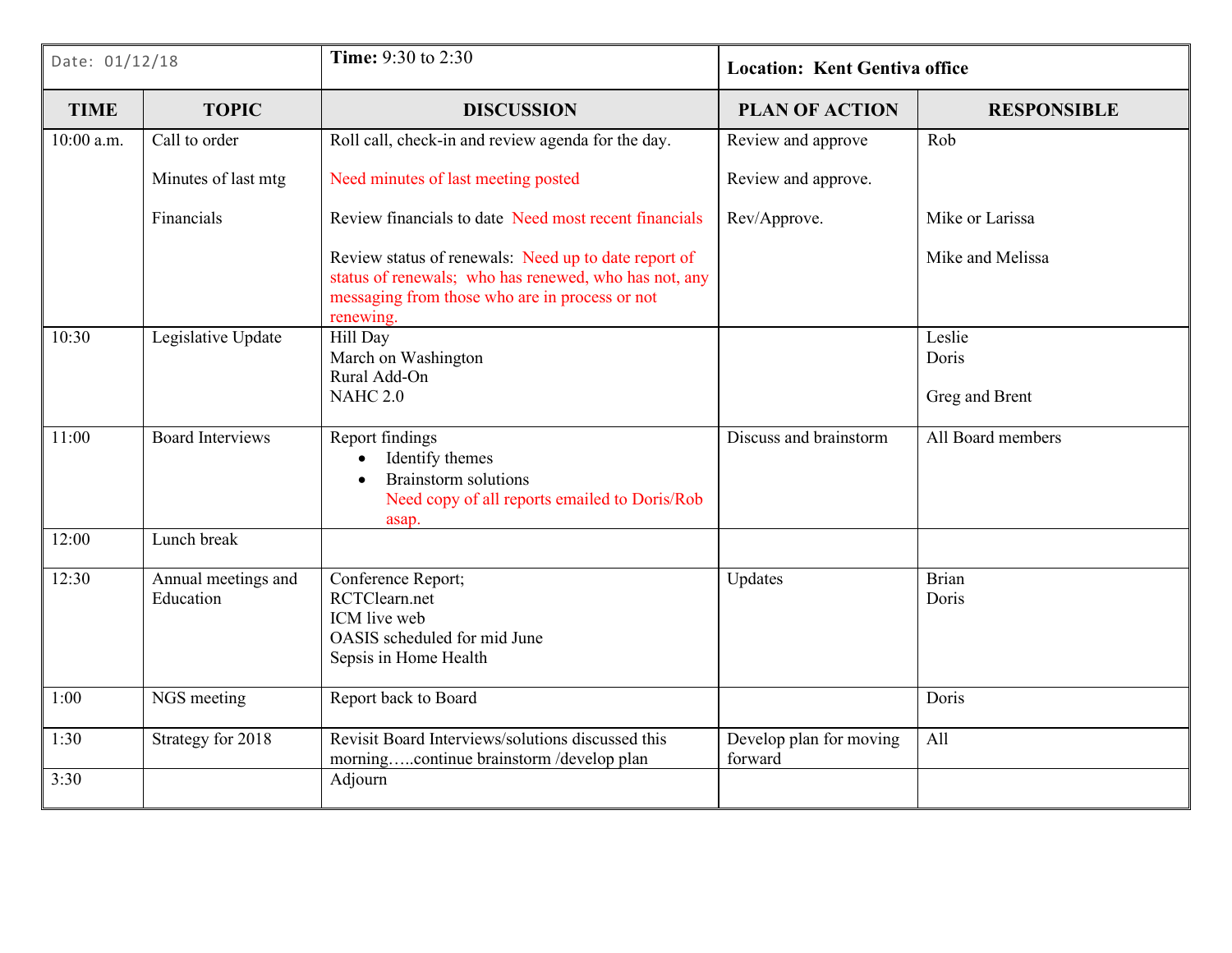| Provider                                             |                        |                     |
|------------------------------------------------------|------------------------|---------------------|
| <b>Contact Name</b>                                  | <b>First Name</b>      | Last Name           |
| A Helping Hand                                       | Tammy                  | Ring                |
| <b>Alliance Nursing</b>                              | Heather                | Navarre             |
| Assured Home Health, Hospice & Home Care/LHC Group   |                        |                     |
|                                                      | <b>Seattle Lindsay</b> | <b>Staggs</b>       |
| <b>Federal Way Donna</b>                             |                        | Zahnow              |
| <b>Marysville Tina</b>                               |                        | Ackerson            |
| Spokane/Chewelah Lisa                                |                        | <b>Chelle Smith</b> |
| Centralia JoAnna                                     |                        | McGeogheagan        |
| Olympia/Aberdeen Heather                             |                        | Zuchowski           |
| <b>Longview Audrea</b>                               |                        | <b>Tompkins</b>     |
| <b>Moses Lake Bryce</b>                              |                        | Cox                 |
| Avail Home Health, Inc.                              | Sheri                  | Smith               |
| <b>Beam For Seniors</b>                              | Lori                   | Colwell             |
| Careage Home Health                                  | Hamidah                | Virani              |
| CareForce                                            | Sam                    | Miller              |
| <b>Central Washington Hospital Homecare Services</b> | <b>Dixie</b>           | Randall             |
| <b>CHI Franciscan Health at Home</b>                 | Judy                   | <b>Keyt</b>         |
| <b>Community Home Health &amp; Hospice</b>           | Cari                   | <b>Clizbe</b>       |
| <b>Estelita Su Homecare</b>                          | Miraluna               | Su                  |
| <b>Evergreen Homecare Services</b>                   | <b>Brent</b>           | Korte               |
| Frontier Home Health & Hospice                       | Gloria                 | Lay                 |
| <b>Healthy Options</b>                               | <b>Tracy</b>           | Stoddard            |
| Highline Home Health & Hospice                       | Carolyn                | <b>Bonner</b>       |
| <b>HopeBridge Services</b>                           | Jonathan               | Eggleston           |
| Island Hospital Home Health                          | Flora (Penny)          | Snarrenberg         |
| Jefferson Healthcare Home Health & Hospice           | Deborah                | Kaldahl             |
| <b>Kaiser Permanente of Washington</b>               | Carol                  | <b>Wilson</b>       |
| Kindred at Home                                      | Marilou                | Church              |
|                                                      | Kent Tammi             | Reeser              |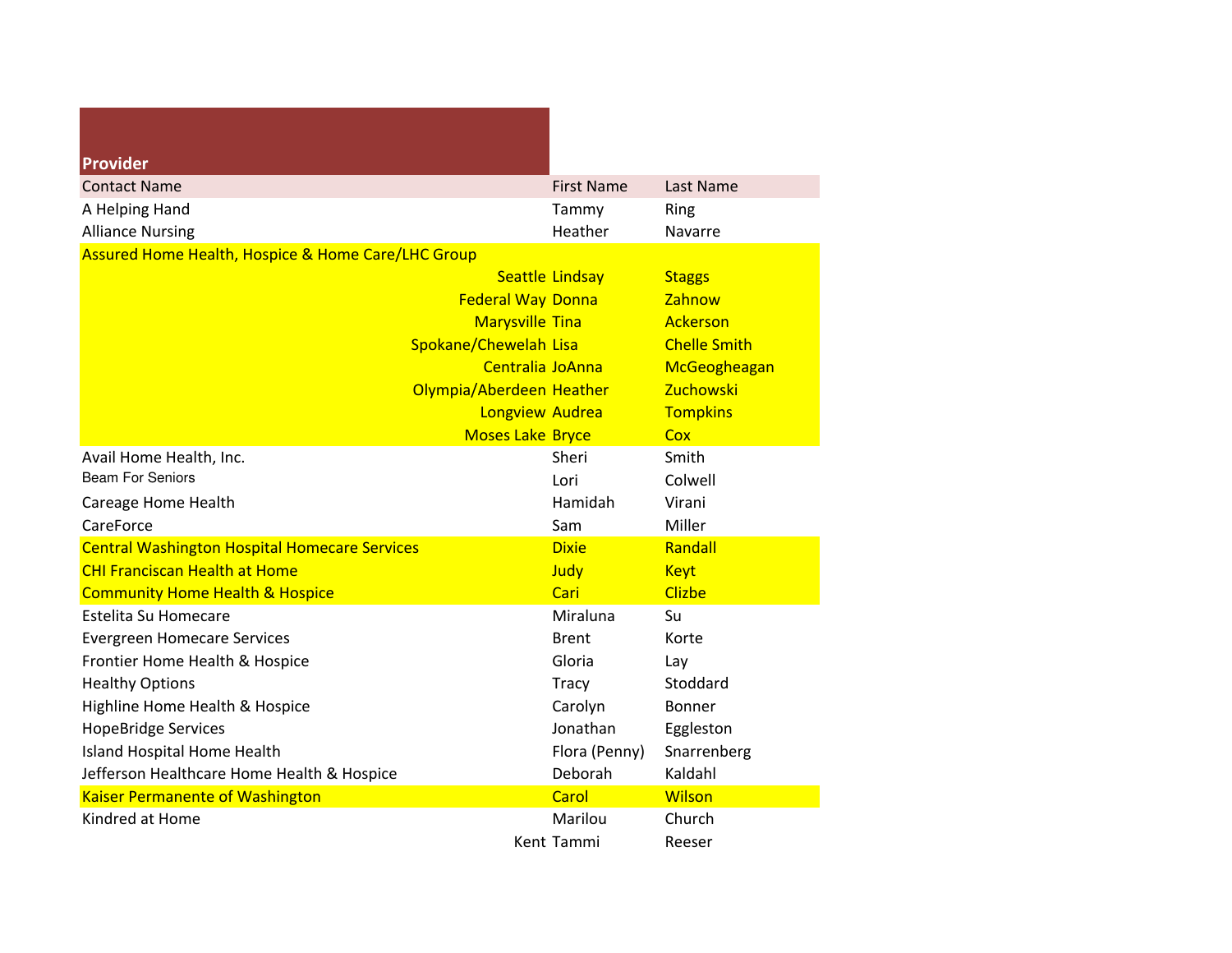|                                                        | <b>Bremerton Melissa</b> |                  | <b>Nickel</b>            |
|--------------------------------------------------------|--------------------------|------------------|--------------------------|
|                                                        | Seattle David            |                  | Dunston                  |
|                                                        | <b>Bellevue Denise</b>   |                  | Pascal                   |
|                                                        | Puyallup Elena           |                  | Hartz                    |
|                                                        | Spokane Karen            |                  | White                    |
|                                                        | Vancouver Deborah        |                  | Bernal                   |
| Klickitat Valley Health Home Health & Hospice          |                          | Kyna             | <b>Bighorn</b>           |
| <b>Martha &amp; Mary Home &amp; Community Services</b> |                          | <b>Diane</b>     | <b>Wasson</b>            |
| <b>Maxim Healthcare Services</b>                       |                          | <b>Kris</b>      | Frank                    |
| <b>Memorial Home Care Services</b>                     |                          | Amber            | Hahn-Keenan              |
| <b>Mountainview Home Health, LLC</b>                   |                          | Elizabeth        | <b>Pesek</b>             |
| MultiCare Good Samaritan Home Health & Hospice         |                          | Deb              | <b>Baumann</b>           |
| <b>Olympic Home Health</b>                             |                          | <b>Stephanie</b> | McDonald-Schneider       |
| PeaceHealth Southwest Washington Medical Center        |                          | Lisa             | Willts                   |
| <b>Providence Home Health</b>                          |                          | <b>Deborah</b>   | <b>Kelly</b>             |
| Providence Home Services - King County                 |                          |                  |                          |
| Providence Hospice & Home Care of Snohomish County     |                          | Nancy            | <b>Rickerson Nohavec</b> |
| Providence SoundHomeCare and Hospice                   |                          | Marjorie         | Parker                   |
| Providence St. Mary Home Health                        |                          | Dawn             | Adams                    |
| Providence VNA Home Health                             |                          | Debra            | Rappuchi                 |
| <b>PSA Health Care</b>                                 |                          | Kyle             | Long                     |
| Sunnyside Home Health/Astria Home Health               |                          | <b>Jackie</b>    | <b>Minkis</b>            |
| <b>Sunshine Home Health Care, LLC</b>                  |                          | Gretchen         | Anderson                 |
| Wesley Homes at Home, LLC                              |                          | Melinda          | Moore                    |
| Yakima Home Health, LLC                                |                          | LaDonna          | Chambard                 |

| Individual          |                   |           |
|---------------------|-------------------|-----------|
| <b>Contact Name</b> | <b>First Name</b> | Last Name |
| Fran Sisson         | Fran              | Sisson    |
| Jennifer Derosa     |                   |           |

### **Total Renewal Revenue**

**Affiliate Organization**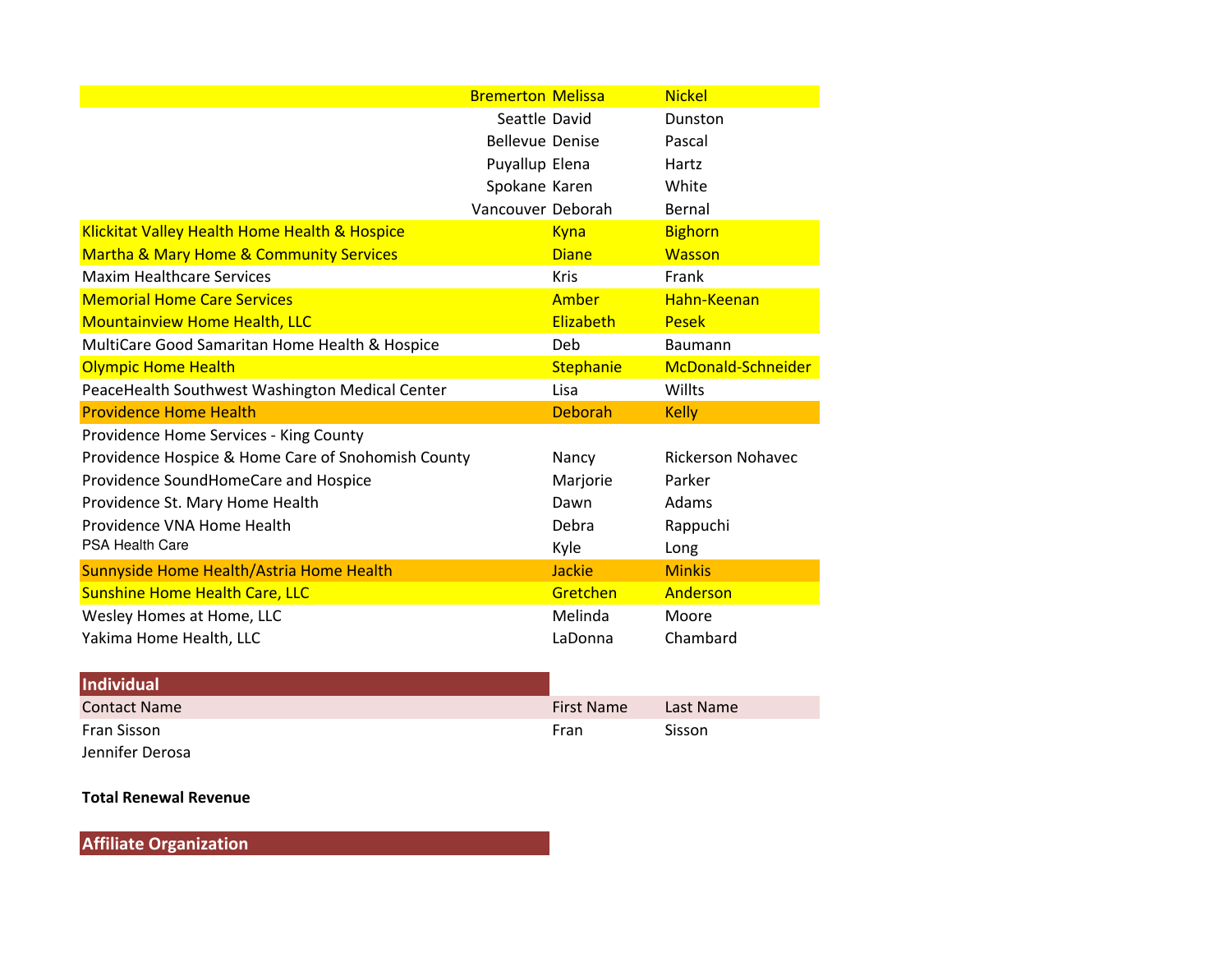| <b>Contact Name</b>                    | <b>First Name</b> | Last Name |
|----------------------------------------|-------------------|-----------|
| <b>Ashley House</b>                    | Michael           | Pugsley   |
| Coloplast                              | Vince             | Faiola    |
| Professional Registry of Nursing, Inc. | Jay               | Crosby    |
| <b>Qualis Health</b>                   | <b>Jeff</b>       | Sobotka   |
| <b>Visiting Physicians Association</b> | Katy              | Crouch    |

| <b>Affiliate Sponsor</b>                |                   |           |
|-----------------------------------------|-------------------|-----------|
| <b>Contact Name</b>                     | <b>First Name</b> | Last Name |
| McKesson - Amy Adams                    | Amy               | Adams     |
| Shield Healthcare                       | Loraine           | Meneses   |
| VisitCall, Ampersand International Inc. | Ilva              | Vetrov    |

| <b>Individual Affiliate</b>         |                   |               |
|-------------------------------------|-------------------|---------------|
| <b>Contact Name</b>                 | <b>First Name</b> | Last Name     |
| Breakthrough Resources, Inc.        | Nancy             | James         |
| Donna Goodwin Consulting            | Donna             | Goodwin       |
| Kenyon HomeCare Consulting, LLC     | Ginny             | Kenyon        |
| <b>Wallin Enterprises</b>           | <b>Terri</b>      | <b>Wallin</b> |
| <b>Margaret Shepherd Associates</b> | Margaret          | Shepherd      |

### **Total Renewal Revenue**

### **NON MEMBERS**

| <b>Contact Name</b>                  |                |            |
|--------------------------------------|----------------|------------|
| Alpha Nursing and Services           |                |            |
| Alternative Nursing Services, Inc.   | <b>Branden</b> | Beier      |
| Adventist Health Home Care Services  | Lauren         | Fowler     |
| Brookdale Home Health Seattle        | Stacy          | Lewis      |
| Catholic Health Initiatives          |                |            |
| Circle of Life Caregiver Cooperative | JoAnn          | McNerthney |
| Elite Home Health and Hospice        | <b>Brian</b>   | Wayment    |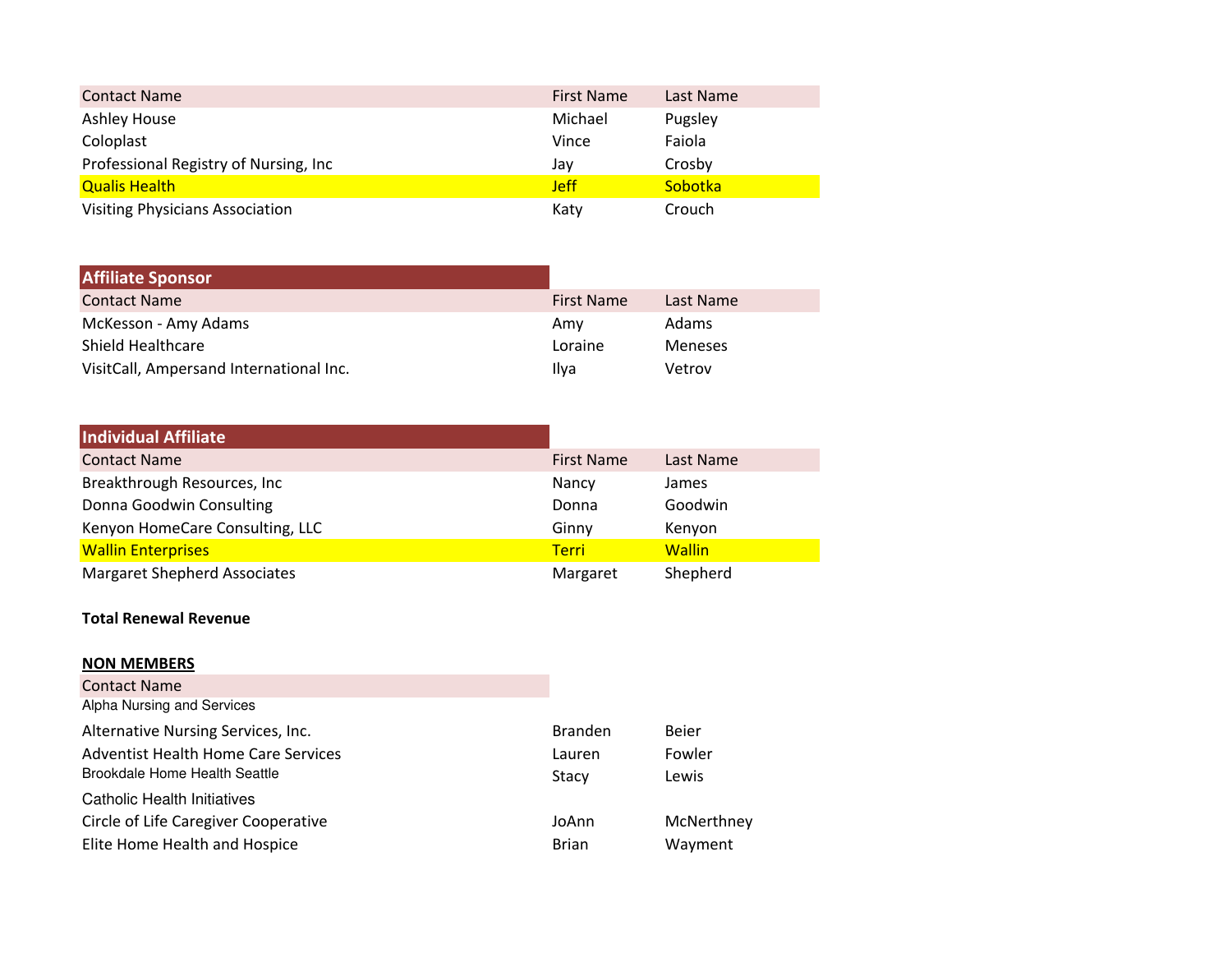## **HCAW January 2018 Legislative & Public Policy Update**

Prepared by Leslie Emerick, Governmental Consultant

### *Legislative Overview*

Washington state's 2018 legislative session started on Monday, January 8<sup>th</sup>. The week got off to a fast start with pre-filed bills that were introduce on day one and had public hearings all week. Since we have a biennial legislature, some bills from last session are moving forward from where the left off last session.

They will also be working on the Supplemental Operating budget this session. It's a 60-day "short" session this year and they will also have to contend with the Supreme Court McCleary decision to improve the education budget by \$1 billion, court ordered improvements to the mental health system, a debate over the Capital budget and more!

Democrats have a new majority in the state Senate. The party recently won a special election in the Redmond/Issaquah area, ending a half-decade of Republican control in the chamber. They already controlled the House and Governor's Office. The win gives them total control of state government. Their lead is just one vote in the Senate, but they will still have considerably more sway to push through legislation and write a supplemental state budget than they had in past years.

The states Capital Budget funding construction projects statewide for schools, colleges and other state institutions has also been on hold due to the Hirst Decision in the Supreme Court. The Democrats may have a majority, but to sign bonds for the state they need 60 votes, so they will still have to negotiate with the Republicans to pay for the bonds.

Governor Jay Inslee has requested a "carbon tax" in his budget creating a plan to charge polluters as the centerpiece of an effort to increase state revenue for education and environmental issues, but he hasn't offered details on the size and scope of the plan yet. The Olympian states that "Such a tax is unlikely to win the hearts and minds of many Republicans, who have objected to carbon taxes. Many say taxing carbon emissions would not provide enough help to the environment to justify the job losses they predict would result from the implementation of the tax." Inslee has proposed using reserves to meet the McCleary court order, with a promise to refill state coffers with a carbon tax later on.

## **In-Home Services Legislative Day is January 30th, 2018!**

I sent out information to call your state legislators ASAP to start setting up meeting times on January 30th. Since it's a short session, we will need to start our calls early this year. Attendees must make calls to the three legislators in the district you live in, not your business. You have two members of the House of Representatives and one Senator. If you need help determining who your state legislators are go to: http://app.leg.wa.gov/DistrictFinder/, enter your home address, then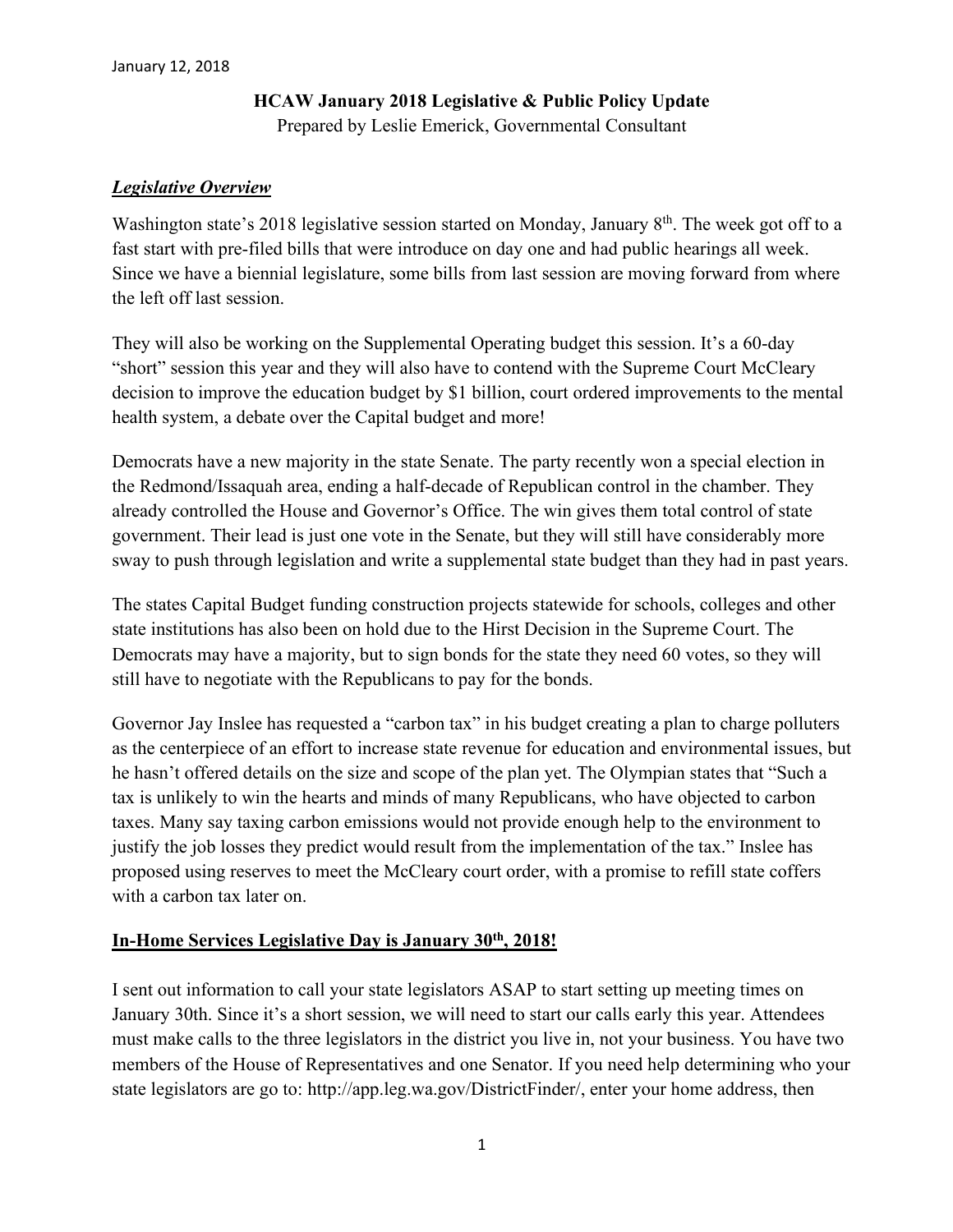open the links with the contact information for your local legislator. Please call their legislative assistant ASAP to set up an appointment for January 30, 2018 between 8 am - 4 pm.

After you have set up a meeting with their legislative assistant, please email me with the legislator's name, the time and location of your meeting on January 30th, 2018. I will be the local contact for the In-Home Services Day, as I manage the "master schedule" for the day, so please give them my phone number: Leslie Emerick  $\omega$  360-280-6142.

We will also need to finalize our "song sheet" for our three associations and agree on talking points. More to come as we have a better idea what issues will be a high priority for our members in the first few weeks of session. Its always nice to have bill numbers associated with our issues.

## *Public Policy Update*

### *Department of Health Issues*

## **DOH WA Palliative Care-Rural Health Integration Initiative**

Our last meeting of the workgroup was on January 3, 2018. The latest version of palliative care definition by the group:

**Washington Rural Palliative Care Initiative (**Draft definition 1/4/2018)

## *Adapted from the Center for the Advancement of Palliative Care (CAPC) and the National Consensus Project for Quality Palliative Care*

Palliative care is specialized care for people living with serious illness. Care is focused on relief from the symptoms and stress of the illness and treatment—whatever the diagnosis. The goal is to improve and sustain quality of life for the patient, loved ones and other caretakers. It is appropriate at any age and at any stage in a serious illness and can be provided along with active treatment. Palliative care facilitates patient autonomy, access to information, and choice. The palliative care team helps patients and families understand the nature of their illness, and make timely, informed decisions about care.



The document above are the metrics they are reviewing for this project.

## **Opioid Prescribing Rules Workshops**

I want you to be aware that the hospice association has some concerns about how palliative care and chronic care definitions are determined. Members from Peacehealth will be attending the meeting in Vancouver this week. The [final agenda](http://links.govdelivery.com/track?type=click&enid=ZWFzPTEmbXNpZD0mYXVpZD0mbWFpbGluZ2lkPTIwMTgwMTA1LjgzMjQwMDExJm1lc3NhZ2VpZD1NREItUFJELUJVTC0yMDE4MDEwNS44MzI0MDAxMSZkYXRhYmFzZWlkPTEwMDEmc2VyaWFsPTE3MDI2MDMyJmVtYWlsaWQ9bGVzZW1lcmlja0Bsa2VtZXJpY2suY29tJnVzZXJpZD1sZXNlbWVyaWNrQGxrZW1lcmljay5jb20mdGFyZ2V0aWQ9JmZsPSZleHRyYT1NdWx0aXZhcmlhdGVJZD0mJiY=&&&100&&&https://www.doh.wa.gov/Portals/1/Documents/Mtgs/2018/AG-20180108-Opioid-1427.pdf) for the January 8, 2018 Opioid Prescribing  $\&$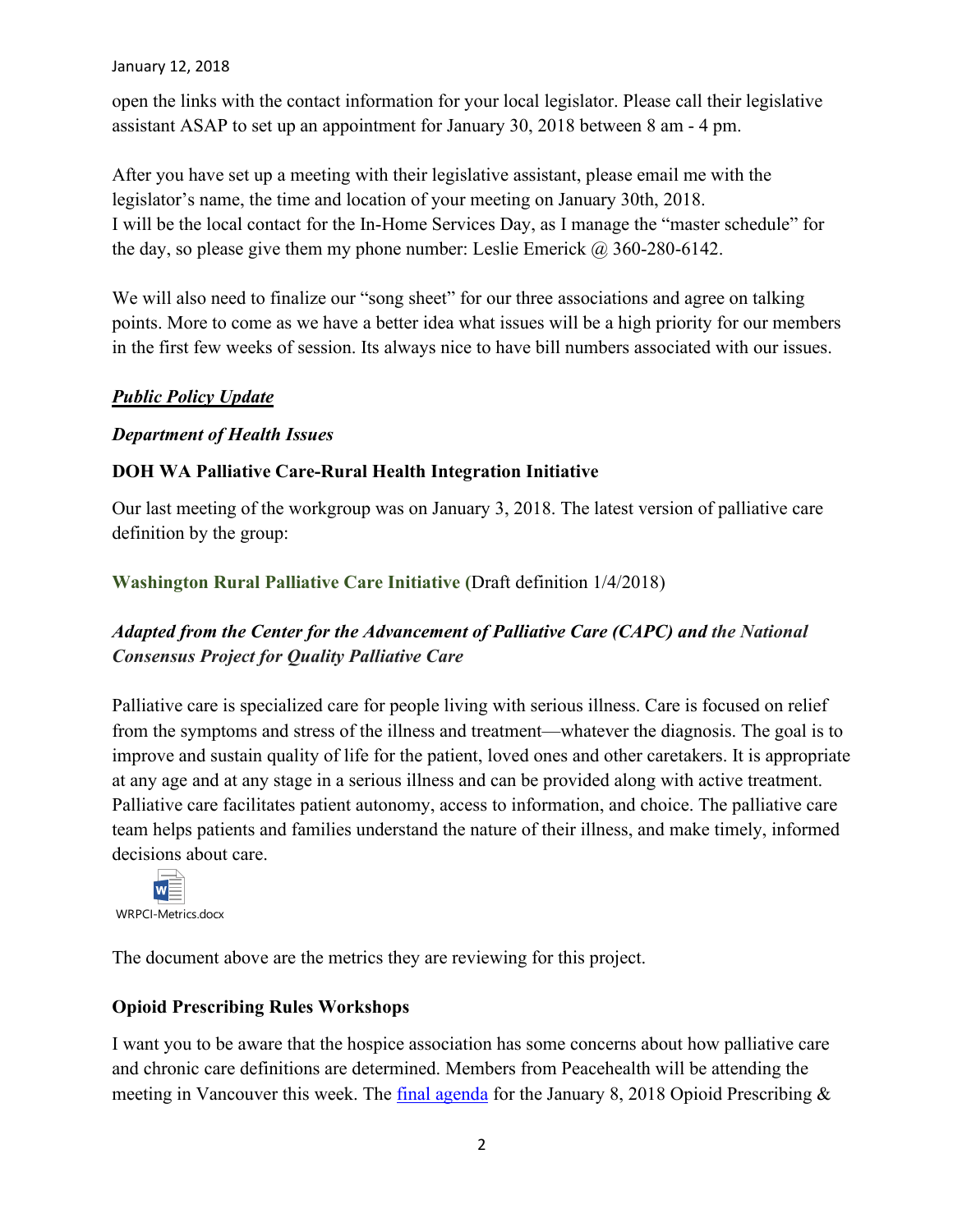Monitoring Rules Revision meeting is now available on the [Opioid Prescribing ESHB 1427](http://links.govdelivery.com/track?type=click&enid=ZWFzPTEmbXNpZD0mYXVpZD0mbWFpbGluZ2lkPTIwMTgwMTA1LjgzMjQwMDExJm1lc3NhZ2VpZD1NREItUFJELUJVTC0yMDE4MDEwNS44MzI0MDAxMSZkYXRhYmFzZWlkPTEwMDEmc2VyaWFsPTE3MDI2MDMyJmVtYWlsaWQ9bGVzZW1lcmlja0Bsa2VtZXJpY2suY29tJnVzZXJpZD1sZXNlbWVyaWNrQGxrZW1lcmljay5jb20mdGFyZ2V0aWQ9JmZsPSZleHRyYT1NdWx0aXZhcmlhdGVJZD0mJiY=&&&101&&&https://www.doh.wa.gov/ForPublicHealthandHealthcareProviders/HealthcareProfessionsandFacilities/OpioidPrescribing/ESHB1427Implementation)  [Implementation webpage.](http://links.govdelivery.com/track?type=click&enid=ZWFzPTEmbXNpZD0mYXVpZD0mbWFpbGluZ2lkPTIwMTgwMTA1LjgzMjQwMDExJm1lc3NhZ2VpZD1NREItUFJELUJVTC0yMDE4MDEwNS44MzI0MDAxMSZkYXRhYmFzZWlkPTEwMDEmc2VyaWFsPTE3MDI2MDMyJmVtYWlsaWQ9bGVzZW1lcmlja0Bsa2VtZXJpY2suY29tJnVzZXJpZD1sZXNlbWVyaWNrQGxrZW1lcmljay5jb20mdGFyZ2V0aWQ9JmZsPSZleHRyYT1NdWx0aXZhcmlhdGVJZD0mJiY=&&&101&&&https://www.doh.wa.gov/ForPublicHealthandHealthcareProviders/HealthcareProfessionsandFacilities/OpioidPrescribing/ESHB1427Implementation)

The meeting will be held at the [Vancouver Community Library,](http://links.govdelivery.com/track?type=click&enid=ZWFzPTEmbXNpZD0mYXVpZD0mbWFpbGluZ2lkPTIwMTgwMTA1LjgzMjQwMDExJm1lc3NhZ2VpZD1NREItUFJELUJVTC0yMDE4MDEwNS44MzI0MDAxMSZkYXRhYmFzZWlkPTEwMDEmc2VyaWFsPTE3MDI2MDMyJmVtYWlsaWQ9bGVzZW1lcmlja0Bsa2VtZXJpY2suY29tJnVzZXJpZD1sZXNlbWVyaWNrQGxrZW1lcmljay5jb20mdGFyZ2V0aWQ9JmZsPSZleHRyYT1NdWx0aXZhcmlhdGVJZD0mJiY=&&&102&&&http://www.fvrl.org/loc/va) Columbia Room, 901 C Street, Vancouver WA 98660.

Consistent with the January 8, 2018 agenda, the Opioid Prescribing Task Force will concentrate on reviewing all sections of the conceptual draft rules. Please note the meeting may be extended by one hour (until 4:30PM) to assure adequate time to complete the review.

If you are interested in submitting comments on the conceptual rules or any of the topics discussed at previous meetings, please [take this short online survey.](http://links.govdelivery.com/track?type=click&enid=ZWFzPTEmbXNpZD0mYXVpZD0mbWFpbGluZ2lkPTIwMTgwMTA1LjgzMjQwMDExJm1lc3NhZ2VpZD1NREItUFJELUJVTC0yMDE4MDEwNS44MzI0MDAxMSZkYXRhYmFzZWlkPTEwMDEmc2VyaWFsPTE3MDI2MDMyJmVtYWlsaWQ9bGVzZW1lcmlja0Bsa2VtZXJpY2suY29tJnVzZXJpZD1sZXNlbWVyaWNrQGxrZW1lcmljay5jb20mdGFyZ2V0aWQ9JmZsPSZleHRyYT1NdWx0aXZhcmlhdGVJZD0mJiY=&&&103&&&https://fortress.wa.gov/doh/opinio/s?s=OpioidPrescribing) 

## **Hospice CON Rules**

The Department of Health Certificate of Need (CoN) program is proposing revision of current criteria, standards and need methodology for hospice service agencies. The CR 102 Public Hearing on WAC 246-310-290 - Hospice Services - Standards and need forecasting method. HCAW will need to submit public comments soon if you have any concerns.



### **Hearing location:**

Department of Health, Town Center 2, Room 158, 111 Israel Road SE, Tumwater WA 98501 Date: 01/31/18 Time: 9:30AM Date of intended adoption: 02/08/2018 (Note: This is NOT the effective date.)

### **Submit written comments to:**

Name: Katherine Hoffman Address: P.O. Box 47852 Tumwater WA 98504-7852 Email: https://fortress.wa.gov/doh/policyreview Fax: 360-236-2321 By (date) 01/31/2018

## *Health Care Authority Issues*

**Home Health Nursing Report Released December 31, 2017 <https://www.hca.wa.gov/assets/ssb-5883-home-health-nursing-12-31-17.pdf>**

The long awaited "Interim" Home Health Nursing Report for 2017 was released the last day of 2017. The purpose of this report is to determine potential cost savings opportunities that may exist through improved access to private duty and home health nursing statewide."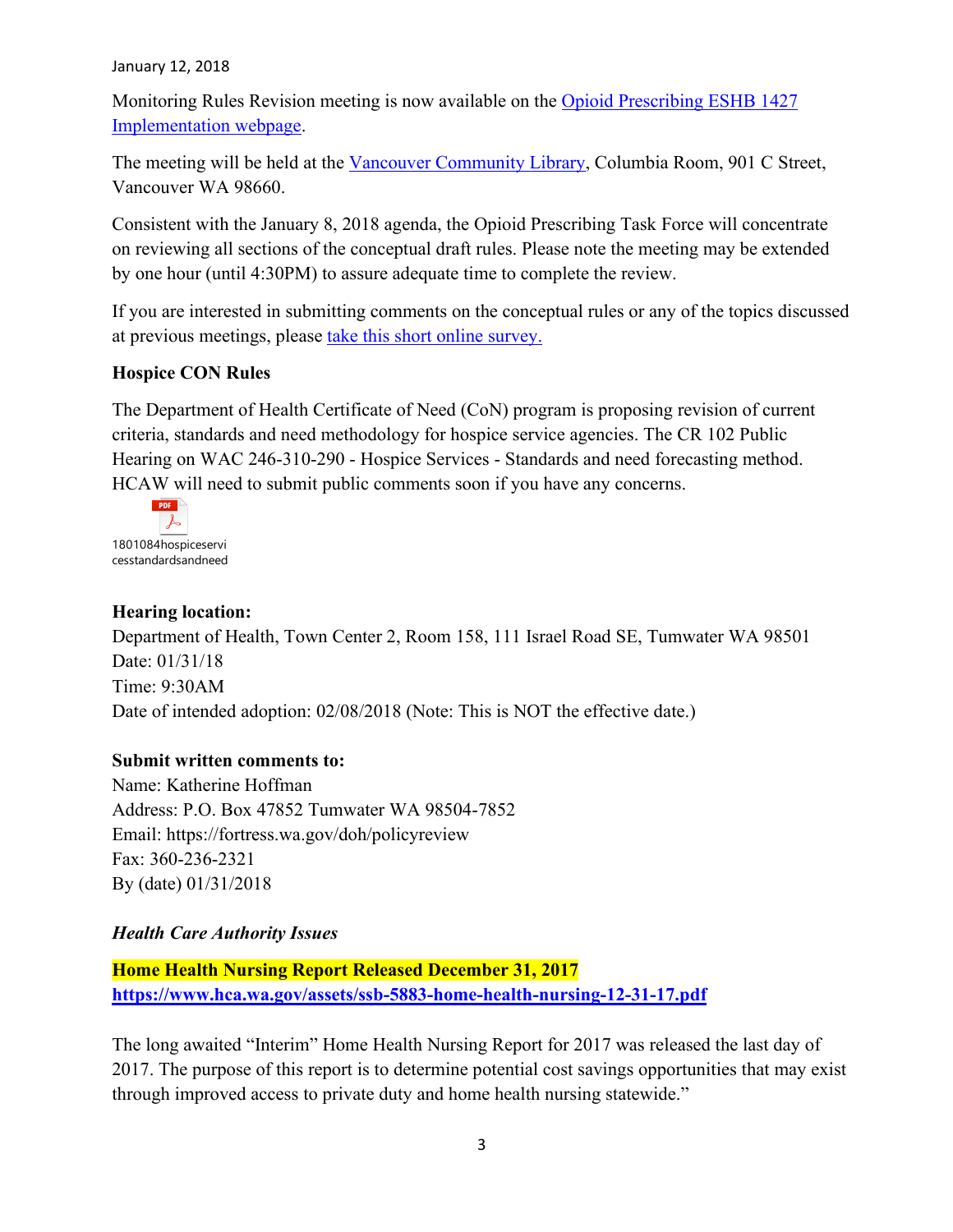This is an interim report to inform the Legislature of HCA's progress in implementing the plan referenced above and proposed in the Home Health Nursing report submitted December 15, 2016 [\(https://www.hca.wa.gov/assets/2eshb-2376-home-health-nursing.pdf\)](https://www.hca.wa.gov/assets/2eshb-2376-home-health-nursing.pdf).

As described in the plan in the December 15, 2016 report, the participating hospitals, home health agencies, medically intensive private duty group homes, and private duty nursing agencies initiated the process to collect the required data in October 2017. The participating hospitals, home health agencies, and private duty nursing agencies have begun collecting data. These data will support analysis on what impact the rate increase had on access to home health and private duty nursing services between October 1, 2017 and September 30, 2018. HCA will report data analysis results in late 2018.

## **Value Based Purchasing (VBP)**

Doris and I have been exploring the concept of Value Based Purchasing for our Managed Care Organization Contracts with the Health Care Authority at the suggestion of Gail Kreiger. We had a discussion with Savannah Parker, Special Analyst to the Financial Division at HCA. She has sent us a few links to review when considering our options:

## HCPLAN Framework Whitepaper<https://hcp-lan.org/workproducts/apm-whitepaper.pdf>

A factsheet on the HCA website describing the managed care withhold and how HCA is defining VBP is available here - [https://www.hca.wa.gov/assets/program/apple-health-vbp-fact-sheet.pdf.](https://www.hca.wa.gov/assets/program/apple-health-vbp-fact-sheet.pdf)

What we are considering is developing a model that would include adequate payment for services that could meet quality measures that would provide a shared savings between the MCO and provider. This is a work in progress and would take considerable review before proposing an alternative payment system.

## **State of Reform Conference January 4, 2018**

Doris and I attended the yearly State of Reform Conference at SeaTac representing WSHPCO and HCAW. There were nearly 600 people in attendance. Keynote speakers were the WA State Attorney General Bob Ferguson, a panel of Experts on Navigating Uncertainty in Health Care Today that included Sally Watkins from the WA State Nursing Association. I followed mainly the policy track and listened to health care leadership from both parties about their view of the upcoming legislative session. We also had the opportunity to listen to John Kitzhaber, MD and former Governor of Oregon. He is a visionary on health care and had some very interesting insights! Doris and I attended the Value Based Purchasing presentations, but there were a very high level and did not really get into the details of how to structure a project.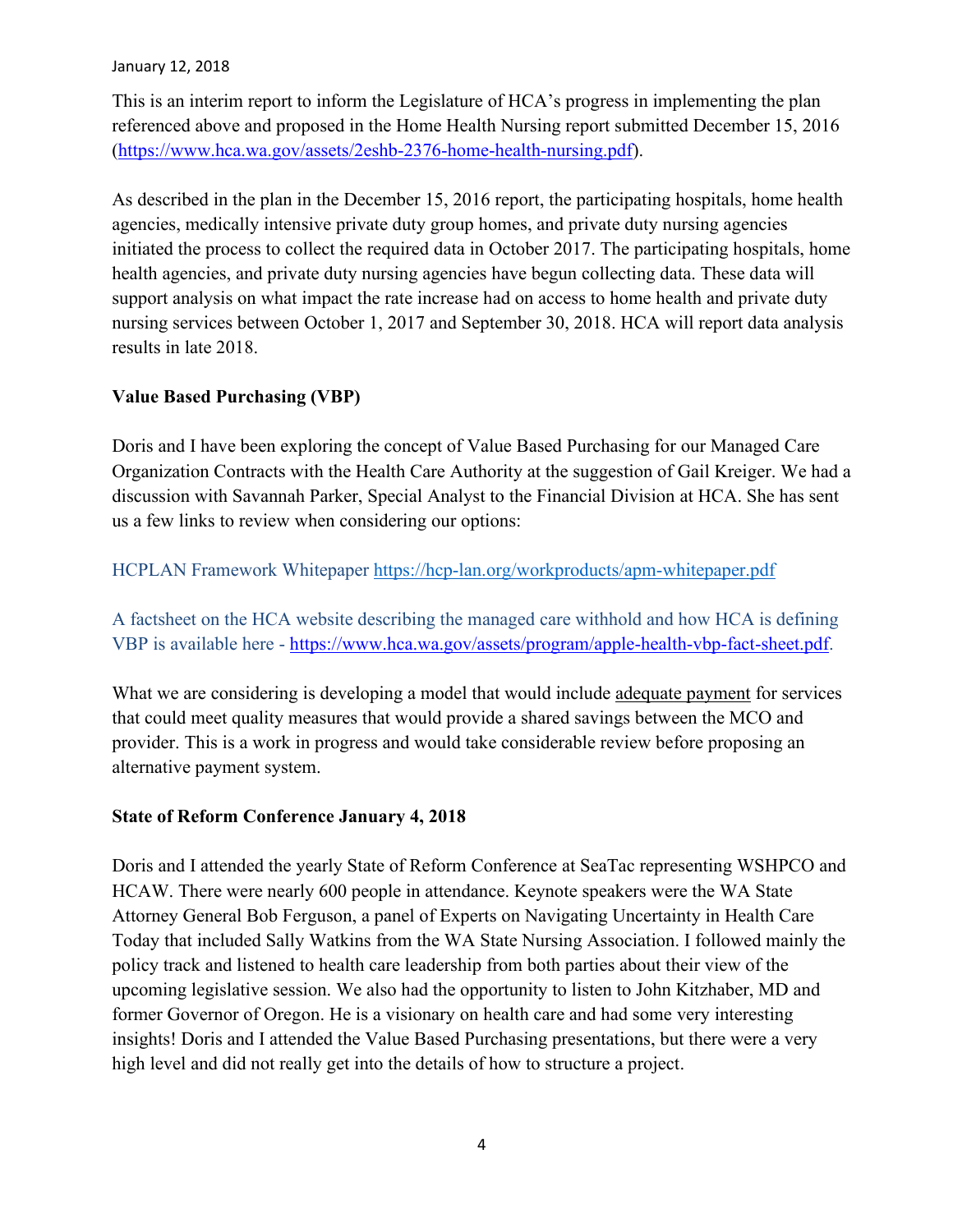### **WA State Dementia Collaborative and Bree Collaborative**

Their [final report on guidance for dementia care](http://www.breecollaborative.org/topic-areas/alzheimers/) is now posted on the Bree website here: [www.breecollaborative.org/topic-areas/alzheimers/](http://www.breecollaborative.org/topic-areas/alzheimers/) and will now be sent to the Health Care Authority Director.

• Additionally, a [Clinical Provider Practice Tool](https://www.dshs.wa.gov/sites/default/files/ALTSA/stakeholders/documents/AD/DAC-Clinical%20Provider%20Practice%20Tool.pdf) was developed for WA-state (adapted from Minnesota's tool). This Clinical Provider Practice Tool is integrated into the Bree Recommendations (a link on pg. 6) to assist primary care practices with a quick summary on (1) brief cognitive screenings; (2) a diagnostic process; and (3) providing information/links they can offer to individuals and families in the period during and after diagnosis.

## *"Connecting with AAPIs About Dementia: An Action Guide for Service Providers"*

- This collaboratively developed Action Guide is available on the UW Healthy Brain Research Network (UW/HBRN) website. The scant research there is on AAPI and cognitive health suggests that diagnoses occur in the later stages of ADRD. AAPIs also face a higher burden of caregiving, as 42% of those surveyed by AARP were caring for an older adult, as opposed to 22% in the general population. This guide aims to help providers serve this population better – sharing insights and recommendations around the challenges.
- View or download it at: [http://depts.washington.edu/hprc/resources/products-tools/aapi](http://depts.washington.edu/hprc/resources/products-tools/aapi-dementia-action-guide/)[dementia-action-guide/](http://depts.washington.edu/hprc/resources/products-tools/aapi-dementia-action-guide/)
- Please share the above link with others within your organizations and/or networks who might be interested in this resource.

### **WA State Telemedicine Collaborative**

The next Telehealth Collaborative meeting was held on January 5th at Kaiser Permanente in Renton, WA. I was unable to attend, but here is an interesting article they are reviewing:

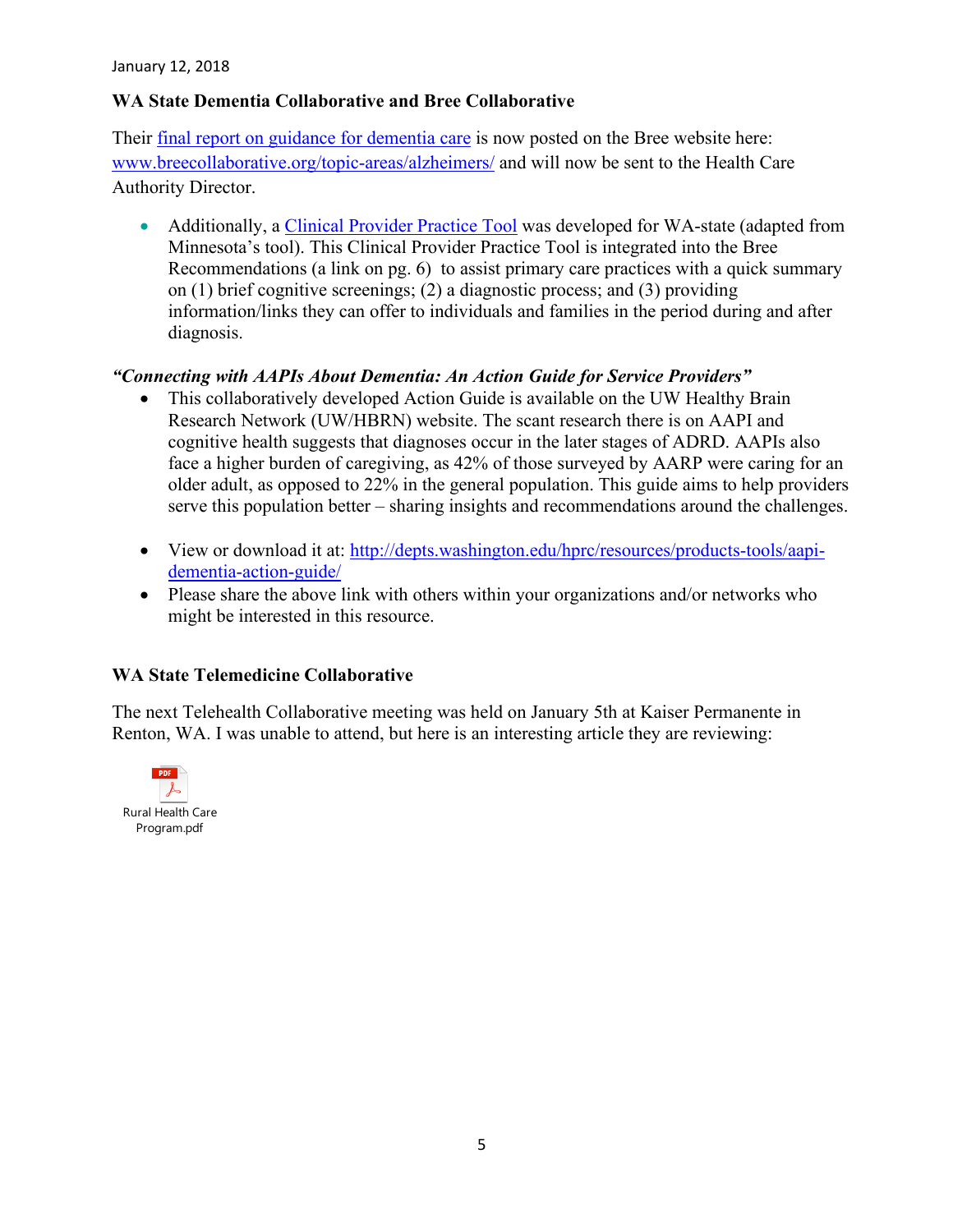# **Upcoming Events**

## **State Government, Tribal Relations & Elections (Senate) - SHR 2, JACB - 1/12 @ 8:00am**

- SJR 8211 Public Hearing Amending the state Constitution to provide governmental continuity during emergency periods resulting from a catastrophic incident.
- SB 5991 Exec Session Increasing transparency of contributions by creating the Washington state DISCLOSE act of 2018.

### **Health Care & Wellness (House) - HHR A, JLOB - 1/12 @ 10:00am**

- HB 2272 Public Hearing Concerning restrictions on prescriptions for opiates.
- HB 2325 Public Hearing Concerning the prescription drug monitoring program.
- HB 2356 Public Hearing Concerning stem cell therapies not approved by the United States food and drug administration.

### **Health & Long Term Care (Senate) - SHR 2, JACB - 1/15 @ 10:00am**

- SB 6050 Public Hearing Concerning restrictions on prescriptions for opiates.
- SB 5990 Public Hearing Enacting the uniform emergency volunteer health practitioners act. (Hearing is on the Proposed Substitute.)
- SB 5998 Public Hearing Concerning health care provider and health care facility whistleblower protections.

## **Appropriations (House) - HHR A, JLOB - 1/15 @ 3:30pm**

• HB 1300 - Public Hearing - Simplifying and enforcing employee status under employment laws to ensure fairness to employers and employees and address the underground economy.

## **Health Care & Wellness (House) - HHR A, JLOB - 1/16 @ 8:00am**

- HB 2435 Public Hearing Reducing training requirements for certain respite care providers who provide respite to unpaid caregivers and work three hundred hours or less in any calendar year.
- HB 2436 Public Hearing Defining community health workers and their roles.
- HB 2445 Public Hearing Concerning online access to health care resources via HEALWA.
- HB 2446 Public Hearing Concerning physical therapist supervision of assistive personnel.
- HB 2355 Exec Session Addressing the establishment of an individual health insurance market claims-based reinsurance program.

Bill Status & Upcoming Events Report January 11, 2018 Page 1 of 8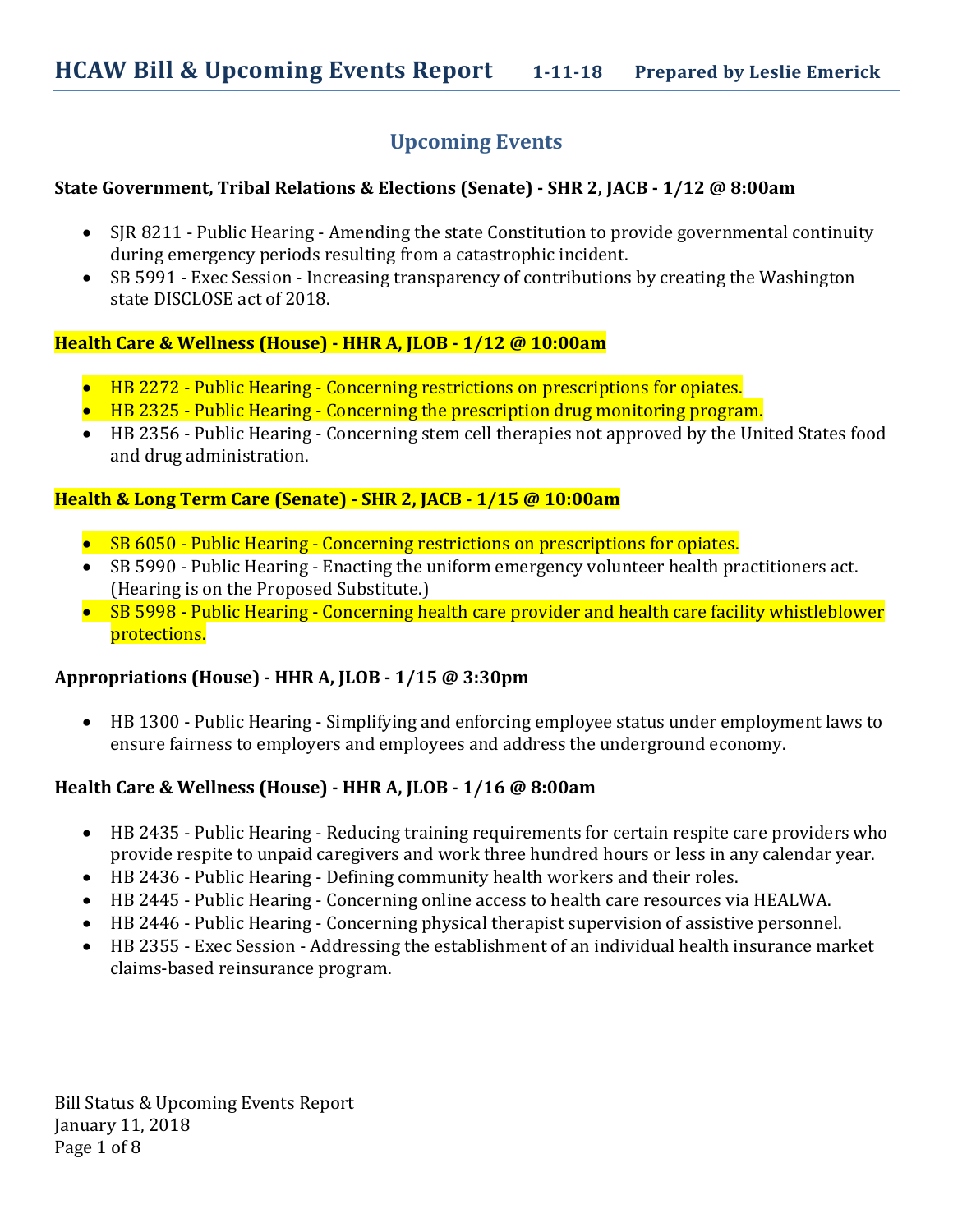## **Health & Long Term Care (Senate) - SHR 2, JACB - 1/16 @ 10:00am**

- SB 5995 Public Hearing Protecting consumers and purchasers from excessive increases in generic prescription drug prices. (Hearing is on the Proposed Substitute.)
- SB 6147 Public Hearing Concerning prescription drug insurance continuity of care.

## **Law & Justice (Senate) - SHR 1, JACB - 1/16 @ 10:00am**

- SB 6051 Public Hearing Concerning the medicaid fraud control unit.
- SB 6053 Public Hearing Concerning medicaid fraud false claims civil penalties.

## **Finance (House) - HHR A, JLOB - 1/16 @ 3:30pm**

• HB 2429 - Public Hearing - Concerning sales and use tax exemptions for durable medical equipment used in the home and prescribed mobility enhancing equipment.

## **State Government, Tribal Relations & Elections (Senate) - SHR 2, JACB - 1/17 @ 8:00am**

• SB 5295 - Public Hearing - Adding the use of shared leave for employees who are sick or temporarily disabled because of pregnancy disability or for the purposes of parental leave to bond with the employee's newborn, adoptive, or foster child. (Hearing is on the Proposed Substitute.)

## **Health Care & Wellness (House) - HHR A, JLOB - 1/17 @ 1:30pm**

• HB 2458 - Public Hearing - Requiring the department of health to adopt rules establishing an abbreviated death certificate.

## **Higher Education (House) - HHR D, JLOB - 1/17 @ 1:30pm**

• HB 2463 - Exec Session - Modifying the adoption provisions on the state comprehensive plan for workforce training and education.

## **Labor & Commerce (Senate) - SHR 4, JACB - 1/17 @ 1:30pm**

• SB 5527 - Public Hearing - Simplifying and enforcing employee status under employment laws to ensure fairness to employers and employees and address the underground economy.

## **Appropriations (House) - HHR A, JLOB - 1/17 @ 3:30pm**

- HB 1558 Public Hearing Authorizing membership in the Washington public safety employees' retirement system for employees who provide nursing care to, or ensure the custody and safety of, offender, probationary, and patient populations in institutions and centers.
- HB 1300 Exec Session Simplifying and enforcing employee status under employment laws to ensure fairness to employers and employees and address the underground economy.

## **Ways & Means (Senate) - SHR 4, JACB - 1/17 @ 3:30pm**

Bill Status & Upcoming Events Report January 11, 2018 Page 2 of 8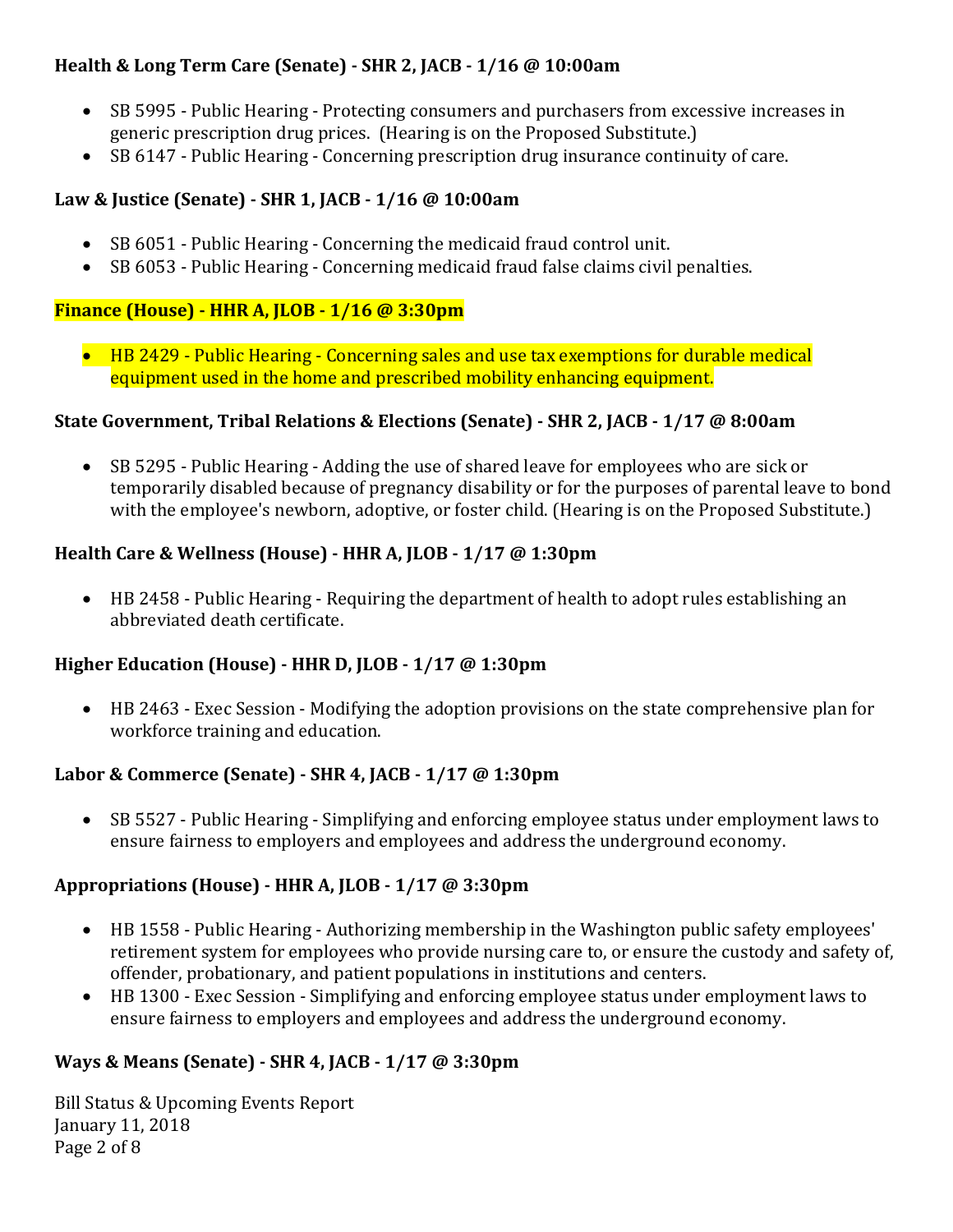• SB 6062 - Public Hearing - Addressing the establishment of an individual health insurance market claims-based reinsurance program.

# **Higher Education & Workforce Development (Senate) - SHR 2, JACB - 1/18 @ 8:00am**

• SB 6259 - Public Hearing - Creating the social work professional loan repayment program.

# **Health & Long Term Care (Senate) - SHR 2, JACB - 1/18 @ 10:00am**

- SB 5957 Public Hearing Establishing the healthy Washington program to provide comprehensive universal single-payer health care coverage for all residents of the state.
- SB 6047 Public Hearing Ensuring access to affordable health care coverage for children.
- SB 6304 Public Hearing Continuing access to medicaid services.

# **Judiciary (House) - HHR A, JLOB - 1/18 @ 1:30pm**

- HB 2343 Exec Session Defining "willful" in the chapter regarding abuse of vulnerable adults.
- HB 2273 Exec Session Concerning the medicaid fraud control unit.
- HB 2326 Exec Session Concerning medicaid fraud false claims civil penalties.
- HB 1811 Public Hearing Concerning notice of material changes to the operations or governance structure of a health care provider or provider organization.
- HB 2258 Public Hearing Concerning health care provider and health care facility whistleblower protections.

# **Appropriations (House) - HHR A, JLOB - 1/18 @ 3:30pm**

• HB 1558 - Exec Session - Authorizing membership in the Washington public safety employees' retirement system for employees who provide nursing care to, or ensure the custody and safety of, offender, probationary, and patient populations in institutions and centers.

# **Ways & Means (Senate) - SHR 4, JACB - 1/18 @ 3:30pm**

• SB 6062 - Exec Session - Addressing the establishment of an individual health insurance market claims-based reinsurance program.

# **State Government, Tribal Relations & Elections (Senate) - SHR 2, JACB - 1/19 @ 8:00am**

• SJR 8211 - Exec Session - Amending the state Constitution to provide governmental continuity during emergency periods resulting from a catastrophic incident.

Bill Status & Upcoming Events Report January 11, 2018 Page 3 of 8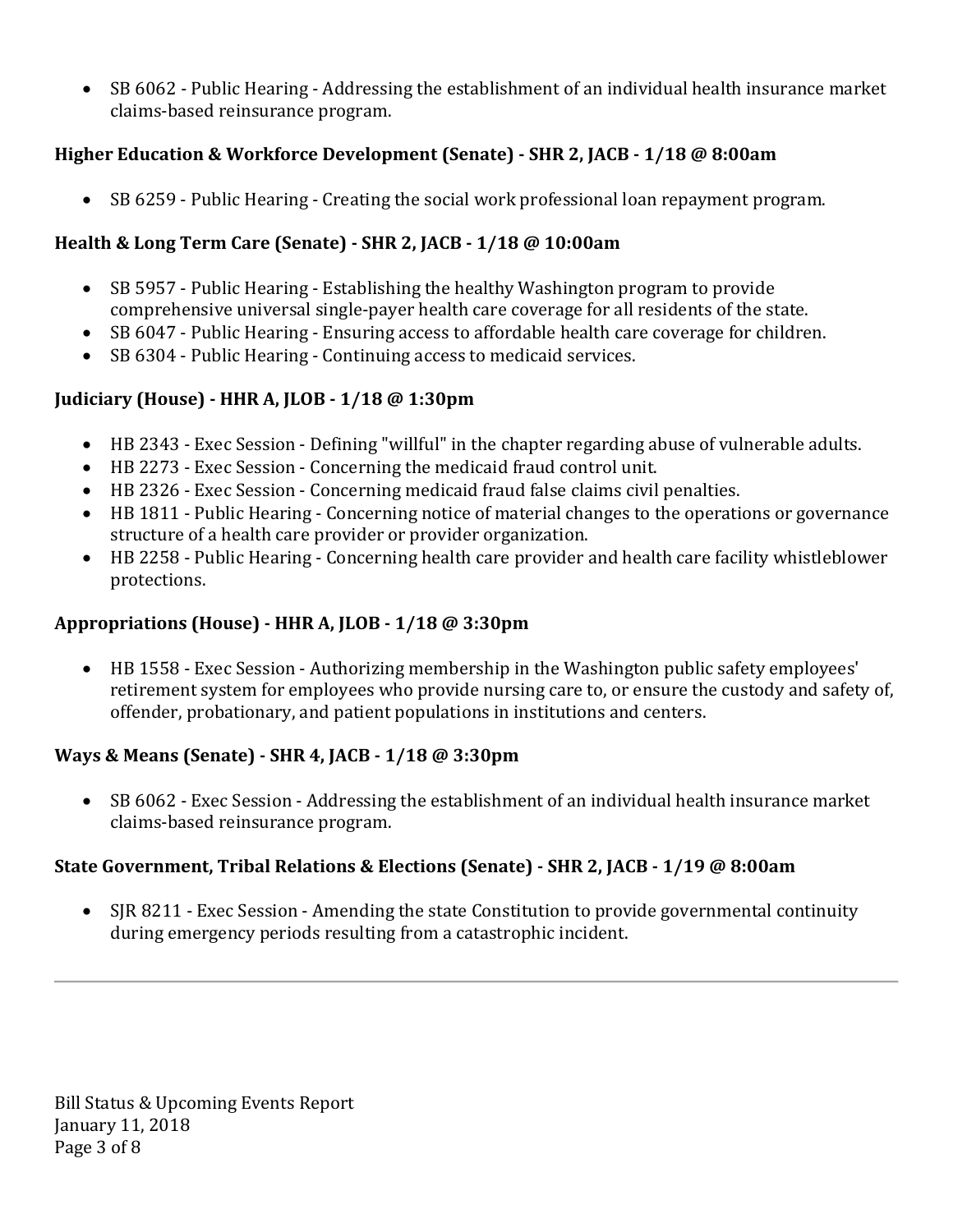| Bill #                            | <b>Abbrev. Title</b>                 | <b>Short Description</b>                                                                                                                                       | <b>Status</b>                            | Sponsor  | <b>Position</b> | Priority      |
|-----------------------------------|--------------------------------------|----------------------------------------------------------------------------------------------------------------------------------------------------------------|------------------------------------------|----------|-----------------|---------------|
| <b>SHB 1047</b>                   | <b>Medication</b><br>disposal system | Protecting the public's health by<br>creating a system for safe and secure<br>collection and disposal of unwanted<br>medications.                              | $H$ 2nd<br>Reading                       | Peterson | <b>Support</b>  | High          |
| <b>SHB 1067</b><br>(ESSB<br>5048) | Operating budget                     | Making 2017-2019 fiscal biennium<br>operating appropriations.                                                                                                  | H Approps                                | Ormsby   | Neutral         | Low           |
| <b>SHB 1116</b><br>(SB 5032)      | Family & med leave<br>insurance      | Implementing family and medical<br>leave insurance.                                                                                                            | H Labor &<br>Workpla                     | Robinson | Concern         | Medium        |
| <b>SHB 1300</b><br>(SB 5527)      | Employee status<br>enforcement       | Simplifying and enforcing employee<br>status under employment laws to<br>ensure fairness to employers and<br>employees and address the<br>underground economy. | H Approps                                | Riccelli | Support         | High          |
| <b>SHB 1413</b><br>(SSB<br>5435)  | Mental health<br>record discl.       | Specifying to whom information and<br>records related to mental health<br>services may be disclosed for the<br>purposes of care coordination and<br>treatment. | H<br>HC/Wellne<br>SS                     | Cody     | Neutral         | Medium        |
| <b>E2SHB</b><br>1426              | Rx monitoring<br>program data        | Concerning persons and entities to<br>whom the department of health may<br>provide prescription monitoring<br>program data.                                    | H<br>HC/Wellne<br>SS                     | Robinson | Neutral         | High          |
| <b>HB 1811</b>                    | Health provider<br>changes           | Concerning notice of material changes<br>to the operations or governance<br>structure of a health care provider or<br>provider organization.                   | H Judiciary                              | Jinkins  | Neutral         | Medium        |
| <b>SHB 1854</b>                   | Skilled nursing<br>transition        | Concerning the transition of medicaid<br>enrollees to skilled nursing facility<br>care.                                                                        | $\,$ H<br>HC/Wellne<br>SS                | Cody     | Neutral         | Medium        |
| <b>HB 2258</b><br>(SB 5998)       | <b>Health care</b><br>whistleblowers | Concerning health care provider and<br>health care facility whistleblower<br>protections.                                                                      | <b>H</b> Judiciary                       | Macri    | <b>Neutral</b>  | <b>Medium</b> |
| <b>HB 2272</b><br>(SB 6050)       | Opiate<br>prescriptions              | <b>Concerning restrictions on</b><br>prescriptions for opiates.                                                                                                | H<br>HC/Wellne<br><mark>SS</mark>        | Cody     | <b>Neutral</b>  | Medium        |
| <b>HB 2273</b><br>(SB 6051)       | Medicaid fraud<br>control unit       | Concerning the medicaid fraud control<br>unit.                                                                                                                 | H Judiciary                              | Goodman  | Neutral         | Medium        |
| <b>HB 2299</b><br>(SB 6032)       | Supp. operating<br>budget            | Making supplemental operating<br>appropriations.                                                                                                               | H Approps                                | Ormsby   | Neutral         | Medium        |
| <b>HB 2325</b><br>(SB 6028)       | Rx drug monitoring<br>program        | Concerning the prescription drug<br>monitoring program.                                                                                                        | H<br>HC/Wellne<br>$\overline{\text{SS}}$ | Riccelli | <b>Neutral</b>  | Medium        |
| <b>HB 2326</b><br>(SB 6053)       | Medicaid false<br>claim penalty      | Concerning medicaid fraud false<br>claims civil penalties.                                                                                                     | H Judiciary                              | Ryu      | Neutral         | Medium        |
| <b>HB 2343</b><br>(SB 6111)       | Vulnerable<br>adults/"willful"       | Defining "willful" in the chapter<br>regarding abuse of vulnerable adults.                                                                                     | H Judiciary                              | Valdez   | Neutral         | Medium        |
| <b>HB 2355</b><br>(SB 6062)       | Health reinsurance<br>program        | Addressing the establishment of an<br>individual health insurance market<br>claims-based reinsurance program.                                                  | H<br>HC/Wellne<br>SS                     | Cody     | Neutral         | Medium        |
| <b>HB 2356</b>                    | Stem cell therapies                  | Concerning stem cell therapies not                                                                                                                             | H                                        | Cody     | Neutral         | Medium        |

Bill Status & Upcoming Events Report January 11, 2018 Page 4 of 8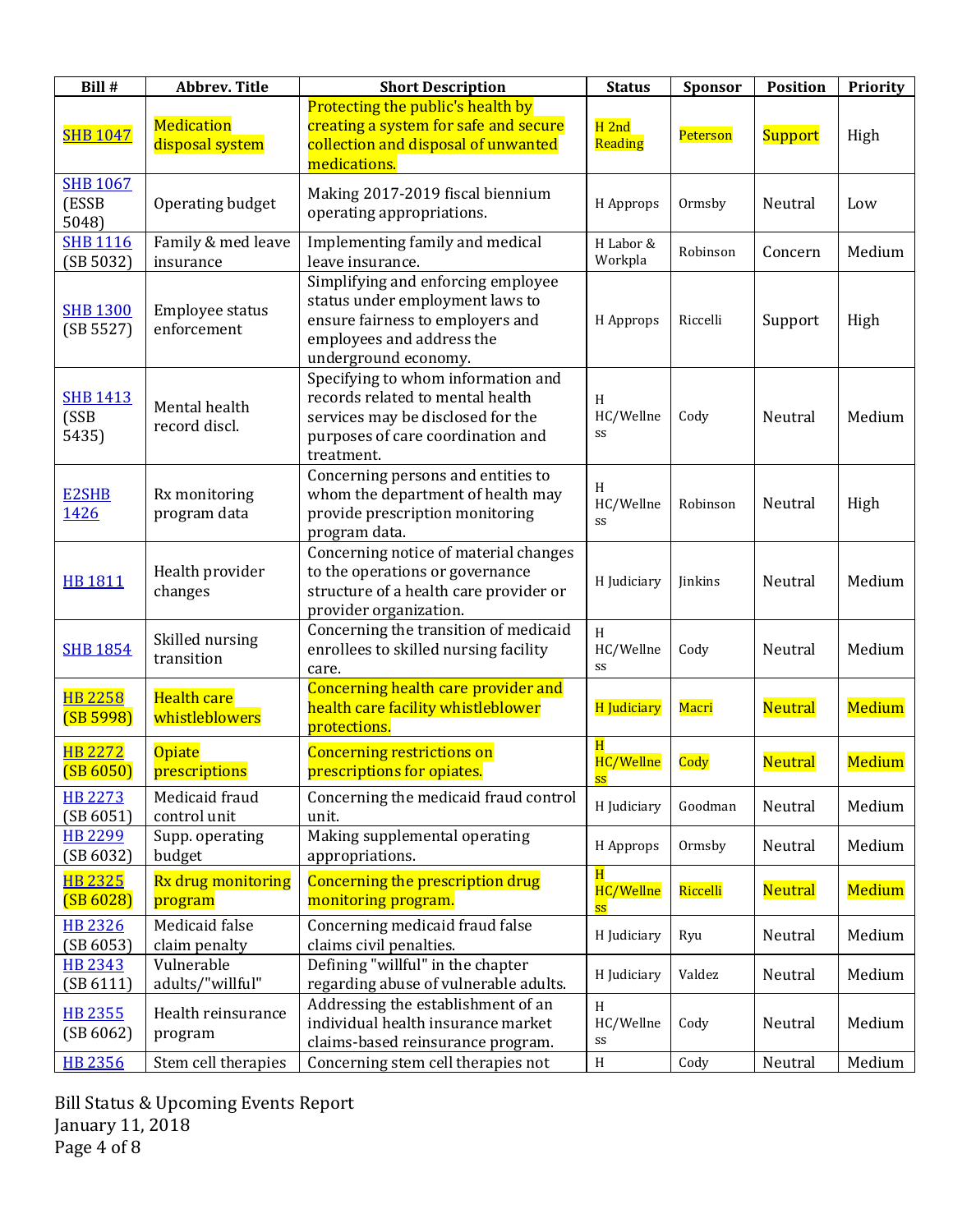|                                 |                                             | approved by the United States food                                                                                                                                                 | HC/Wellne                                  |           |                |               |
|---------------------------------|---------------------------------------------|------------------------------------------------------------------------------------------------------------------------------------------------------------------------------------|--------------------------------------------|-----------|----------------|---------------|
| <b>HB 2429</b>                  | <b>Medical</b><br>equipment/sales<br>tax    | and drug administration.<br><b>Concerning sales and use tax</b><br>exemptions for durable medical<br>equipment used in the home and<br>prescribed mobility enhancing<br>equipment. | SS<br><b>H</b> Finance                     | Hudgins   | <b>Neutral</b> | <b>Medium</b> |
| <b>HB 2435</b><br>(SB 6206)     | Respite provider<br>training                | Reducing training requirements for<br>certain respite care providers who<br>provide respite to unpaid caregivers<br>and work three hundred hours or less<br>in any calendar year.  | H<br>HC/Wellne<br>SS                       | Kilduff   | Neutral        | Medium        |
| <b>HB 2436</b>                  | Community health<br>workers                 | Defining community health workers<br>and their roles.                                                                                                                              | H<br>HC/Wellne<br>SS                       | Robinson  | Neutral        | Medium        |
| <b>HB 2445</b>                  | HEALWA/veterina<br>rians                    | Concerning online access to health<br>care resources via HEALWA.                                                                                                                   | H<br>HC/Wellne<br>SS                       | Macri     | Neutral        | Medium        |
| <b>HB 2446</b>                  | Physical therapy<br>supervision             | Concerning physical therapist<br>supervision of assistive personnel.                                                                                                               | $\overline{H}$<br>HC/Wellne<br>SS          | Graves    | Neutral        | Medium        |
| <b>HB 2458</b>                  | Abbreviated death<br>cert.                  | Requiring the DOH to adopt rules<br>establishing an abbreviated death<br>certificate.                                                                                              | H<br>HC/Wellne<br>SS                       | Hayes     | Neutral        | Medium        |
| <b>HB 2463</b>                  | Workforce training<br>& ed plan             | Modifying the adoption provisions on<br>the state comprehensive plan for<br>workforce training and education.                                                                      | H Hi Ed                                    | Sells     | Neutral        | Medium        |
| <b>HB 2482</b><br>(SB 6247)     | <b>Health service</b><br><b>limitations</b> | Concerning limitations on health care<br>provider services imposed by health<br>care entities.                                                                                     | $\overline{\mathbf{H}}$<br>HC/Wellne<br>SS | Macri     | <b>Neutral</b> | <b>Medium</b> |
| <b>HB 2515</b>                  | Medicaid<br>payments/adult<br>care          | Updating the medicaid payment<br>methodology for contracted assisted<br>living, adult residential care, and<br>enhanced adult residential care.                                    | H Approps                                  | Tharinger | Neutral        | Medium        |
| <b>HB 2533</b><br>(SB 6238)     | Long-term care<br>services                  | Concerning long-term care services<br>and supports.                                                                                                                                | H<br>HC/Wellne<br>SS                       | Jinkins   | Neutral        | Medium        |
| <b>HB 2565</b>                  | Drug & gene<br>therapy/medicaid             | Concerning drug and gene therapy<br>payment for medicaid managed care<br>organizations.                                                                                            | H<br>HC/Wellne<br>SS                       | Schmick   | Neutral        | Medium        |
| <b>HB 2589</b>                  | Certificates of need                        | Concerning certificates of need.                                                                                                                                                   | H<br>HC/Wellne<br>SS                       | Caldier   | Neutral        | Medium        |
| <b>HB 2660</b><br>(SB 6304)     | Medicaid services<br>access                 | Continuing access to medicaid<br>services.                                                                                                                                         | H Approps                                  | Stonier   | Neutral        | Medium        |
| SB 5032<br>(SHB<br>1116)        | Family & med leave<br>insurance             | Implementing family and medical<br>leave insurance.                                                                                                                                | S Labor &<br>Commerc                       | Keiser    | Neutral        | High          |
| <b>SB 5124</b><br>(SHB<br>1043) | Personal health<br>information              | Addressing nonpublic personal health<br>information.                                                                                                                               | S Health &<br>Long T                       | Rivers    | Neutral        | Medium        |
|                                 |                                             |                                                                                                                                                                                    |                                            |           |                |               |

Bill Status & Upcoming Events Report January 11, 2018 Page 5 of 8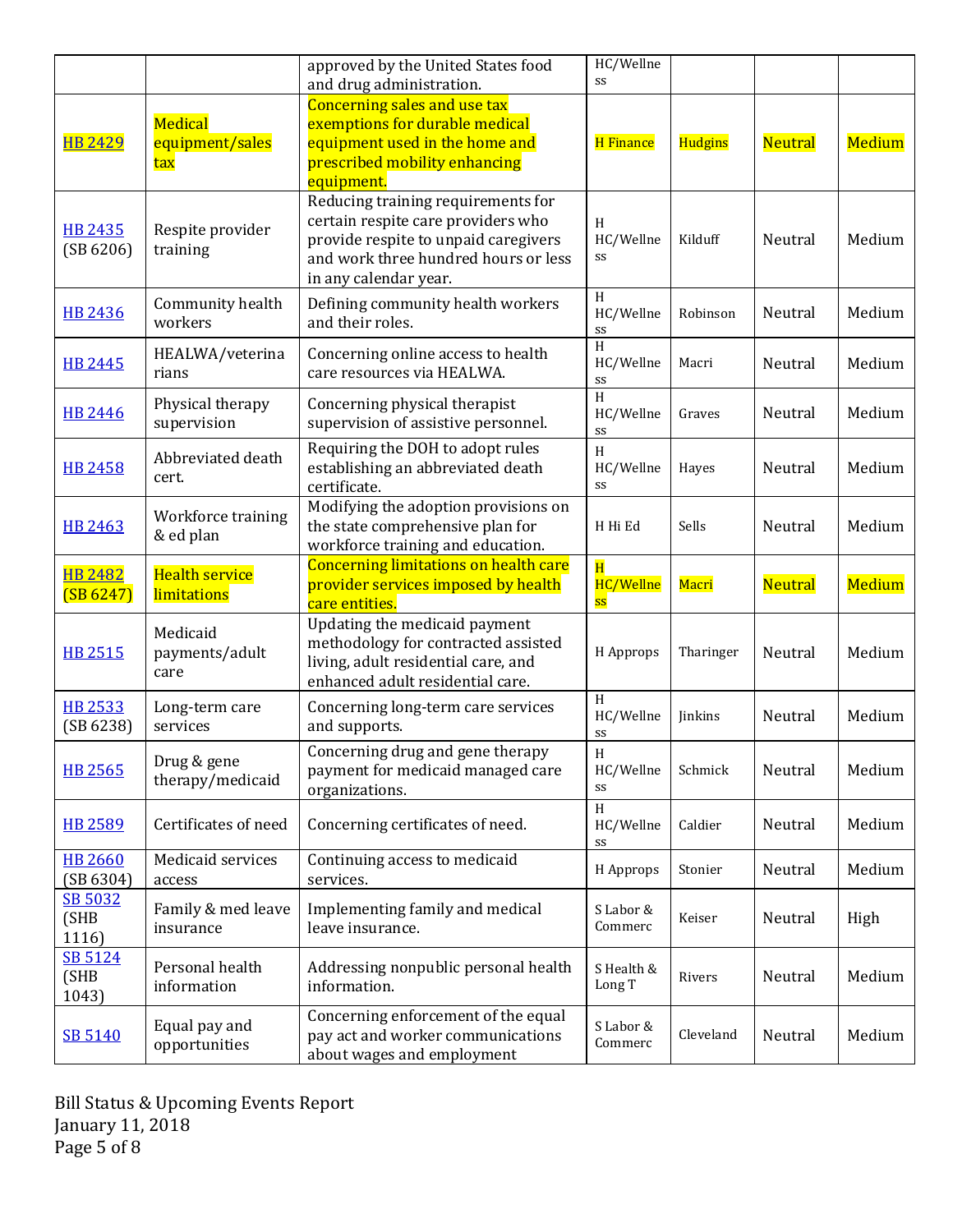|                                  |                                        | opportunities.                                                                                                                                                                                                                            |                      |              |          |        |
|----------------------------------|----------------------------------------|-------------------------------------------------------------------------------------------------------------------------------------------------------------------------------------------------------------------------------------------|----------------------|--------------|----------|--------|
| SB 5149                          | Paid family leave                      | Addressing paid family leave.                                                                                                                                                                                                             | S Labor &<br>Commerc | Fain         | Neutral  | Medium |
| SB 5178                          | <b>Hearing loss</b><br>education prog. | Requiring the department of health to<br>develop a hearing loss education<br>program for health care professionals.                                                                                                                       | S Health &<br>Long T | Bailey       | Concerns | High   |
| SB 5191<br>(HB 1278)             | Physical therapy<br>compact            | Enacting the physical therapy<br>licensure compact.                                                                                                                                                                                       | S Health &<br>Long T | Frockt       | Neutral  | Medium |
| <b>SSB 5248</b><br>(Dead)        | Prescribing opioids                    | Concerning persons to whom the DOH<br>may provide prescription monitoring<br>program data.                                                                                                                                                | S Rules X            | Rivers       | Neutral  | High   |
| SB 5295<br>(SHB<br>1434)         | Shared<br>leave/pregnancy              | Adding the use of shared leave for<br>employees who are sick or<br>temporarily disabled because of<br>pregnancy disability or for the<br>purposes of parental leave to bond<br>with the employee's newborn,<br>adoptive, or foster child. | S State<br>Govt/Trib | <b>Braun</b> | Neutral  | Medium |
| <b>SSB 5296</b><br>(SHB<br>1521) | Six<br>months/vacation<br>leave        | Removing the requirement that an<br>employee must work at least six<br>months before taking vacation leave.                                                                                                                               | S State<br>Govt/Trib | <b>Braun</b> | Neutral  | Medium |
| SB 5355                          | Telemedicine/injur<br>ed workers       | Expanding the use of telemedicine to<br>improve access to care for injured<br>workers.                                                                                                                                                    | S Health &<br>Long T | Conway       | Neutral  | Medium |
| SB 5399)                         | Background checks                      | Concerning the use of background<br>checks for persons who work with<br>children, persons with developmental<br>disabilities, and vulnerable adults.                                                                                      | S Rules 3            | 0'Ban        | Neutral  | Medium |
| SB 5406<br>(HB 1354)             | DSHS/long-term<br>care settings        | Addressing the department of social<br>and health services responses to<br>reports of abandonment, abuse,<br>financial exploitation, or neglect in<br>certain long-term care settings.                                                    | S Health &<br>Long T | Becker       | Neutral  | Medium |
| SB 5433                          | Death with dignity<br>decisions        | Concerning informed decision making<br>for death with dignity decisions.                                                                                                                                                                  | S Rules X            | Miloscia     | Oppose   | High   |
| SB 5457<br>(Dead)                | Telemedicine<br>payment parity         | Expanding patient access to health<br>services through telemedicine and<br>store and forward technology by<br>requiring parity in payment for<br>services.                                                                                | S Rules 2            | Becker       | Support  | High   |
| SB 5516<br>(HB 1721)             | LPN clinical<br>experience             | Concerning obtaining required clinical<br>experience for licensed practical<br>nurses who complete a nontraditional<br>registered nurse program.                                                                                          | S Health &<br>Long T | Rivers       | Neutral  | Medium |
| SB 5527<br>(SHB<br>1300)         | Employee status<br>enforcement         | Simplifying and enforcing employee<br>status under employment laws to<br>ensure fairness to employers and<br>employees and address the<br>underground economy.                                                                            | S Labor &<br>Commerc | Frockt       | Support  | High   |
| SB 5593                          | Postsurgical care                      | Concerning postsurgical care.                                                                                                                                                                                                             | S Health &<br>Long T | Frockt       | Neutral  | Medium |
| SB 5602                          | Preventive service                     | Requiring health plans to cover, with                                                                                                                                                                                                     | S Health &<br>Long T | Keiser       | Neutral  | Medium |

Bill Status & Upcoming Events Report January 11, 2018 Page 6 of 8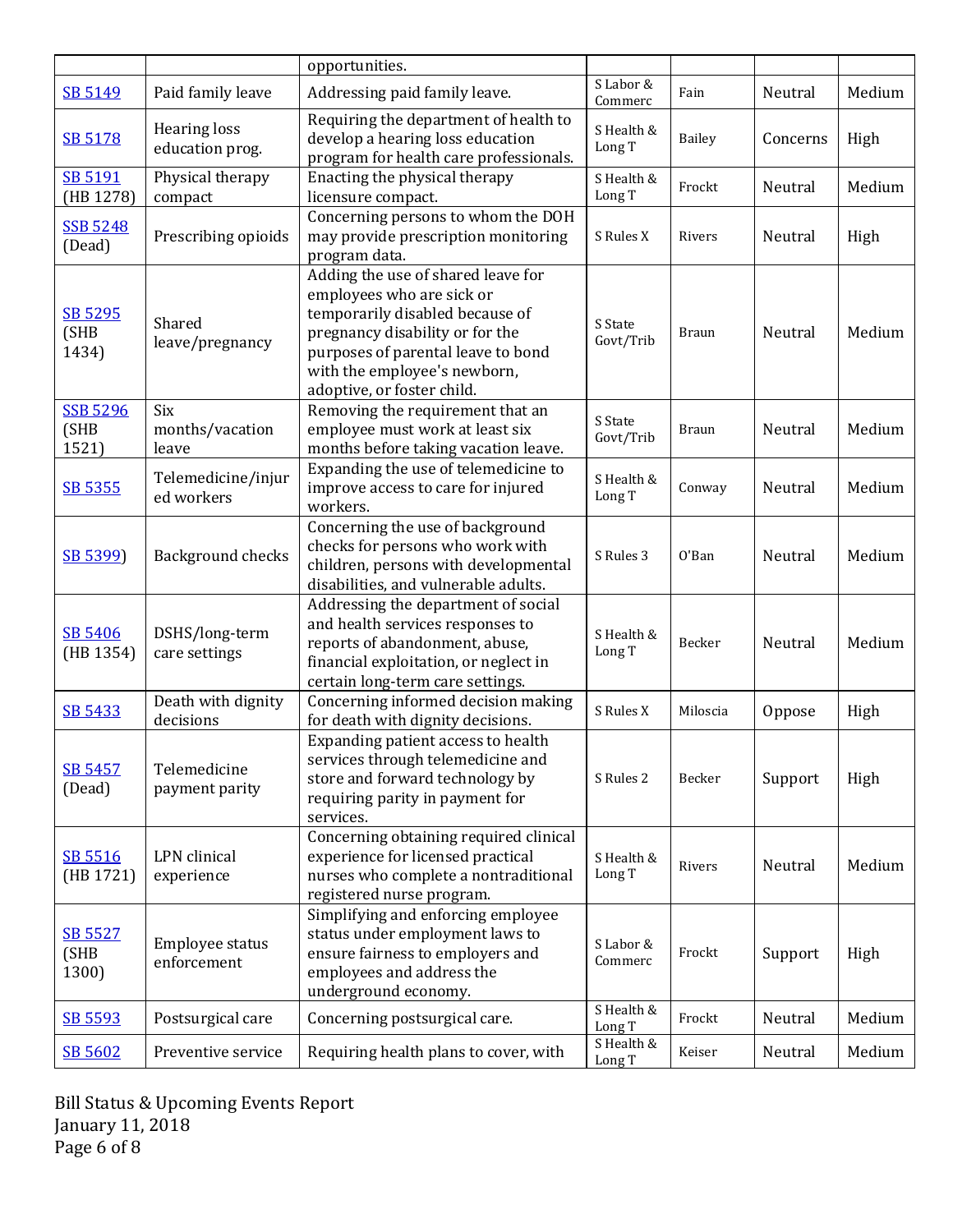| (ESHB<br>1523)                   | coverage                        | no cost sharing, all preventive services<br>required to be covered under federal<br>law as of December 31, 2016.                                  |                             |                  |                |               |
|----------------------------------|---------------------------------|---------------------------------------------------------------------------------------------------------------------------------------------------|-----------------------------|------------------|----------------|---------------|
| SB 5626                          | Step therapy/stage<br>4 cancer  | Prohibiting the use of step therapy in<br>treatments for stage four advanced,<br>metastatic cancer.                                               | S Health &<br>Long T        | Miloscia         | Neutral        | Medium        |
| SB 5636                          | Telemedicine<br>licensure       | Concerning telemedicine licensure<br>reciprocity.                                                                                                 | S Health &<br>Long T        | Becker           | Neutral        | Medium        |
| SB 5637                          | Health insurance<br>mandates    | Addressing health insurance<br>mandates in the individual and small<br>group markets.                                                             | S Health &<br>Long T        | Becker           | Concerns       | High          |
| SB 5690                          | Incapacitated<br>persons pilot  | Creating a pilot program for<br>protection of incapacitated persons.                                                                              | S Health &<br>Long T        | Bailey           | Neutral        | Medium        |
| <b>SB 5700</b>                   | Long-term<br>care/LGBTQ needs   | Requiring training for long-term care<br>providers on the needs of the LGBTQ<br>population.                                                       | S Health &<br><b>Long T</b> | Ranker           | <b>Neutral</b> | <b>Medium</b> |
| SB 5728                          | Young adult health<br>care prg  | Creating the young adult affordable<br>health care program.                                                                                       | S Health &<br>Long T        | Ericksen         | Neutral        | Medium        |
| SB 5767                          | Health care<br>provider notices | Concerning notice requirements of<br>health care providers.                                                                                       | S Health &<br>Long T        | Wellman          | Neutral        | Medium        |
| <b>ESSB</b><br>5894              | Behavioral health<br>system     | Concerning behavioral health system<br>reform.                                                                                                    | S Rules X                   | 0'Ban            | Neutral        | High          |
| SB 5936<br>(HB 2214)             | Emergency<br>planning/nuclear   | Removing the prohibition on planning<br>for a nuclear attack in emergency<br>management plans.                                                    | S State<br>Govt/Trib        | Frockt           | Neutral        | Medium        |
| <b>SB 5950</b><br>(ESHB<br>2222) | Health insurance<br>market info | Protecting information obtained to<br>develop or implement an individual<br>health insurance market stability<br>program.                         | S Health &<br>Long T        | Rivers           | Neutral        | Medium        |
| SB 5957                          | Single-payer health<br>care     | Establishing the healthy WA program<br>to provide comprehensive universal<br>single-payer health care coverage for<br>all residents of the state. | S Health &<br>Long T        | Chase            | Neutral        | Medium        |
| SB 5990                          | Volnteer health<br>practitioner | Enacting the uniform emergency<br>volunteer health practitioners act.                                                                             | S Health &<br>Long          | Pedersen         | Neutral        | Medium        |
| SB 5995<br>(HB 2556)             | Generic drug prices             | Protecting consumers and purchasers<br>from excessive increases in generic<br>prescription drug prices.                                           | S Health &<br>Long          | Keiser           | Neutral        | Medium        |
| SB 5996                          | Workplace sex<br>harass./NDAs   | Encouraging the disclosure and<br>discussion of sexual harassment and<br>sexual assault in the workplace.                                         | S Labor &<br>Commer         | Keiser           | Neutral        | Medium        |
| SB 5998<br>(HB 2258)             | Health care<br>whistleblowers   | Concerning health care provider and<br>health care facility whistleblower<br>protections.                                                         | S Health &<br>Long          | Keiser           | Neutral        | Medium        |
| SB 6032<br>(HB 2299)             | Supp. operating<br>budget       | Making supplemental operating<br>appropriations.                                                                                                  | S Ways &<br>Means           | Rolfes           | Neutral        | Medium        |
| SB 6047                          | Apple health for<br>kids/income | Ensuring access to affordable health<br>care coverage for children.                                                                               | S Health &<br>Long T        | Miloscia         | Neutral        | Medium        |
| <b>SB 6050</b><br>(HB 2272)      | <b>Opiate</b><br>prescriptions  | <b>Concerning restrictions on</b><br>prescriptions for opiates.                                                                                   | S Health &<br>Long          | <b>Cleveland</b> | <b>Neutral</b> | <b>Medium</b> |
| SB 6051<br>(HB 2273)             | Medicaid fraud<br>control unit  | Concerning the medicaid fraud control<br>unit.                                                                                                    | S Law &<br>Justice          | Dhingra          | Neutral        | Medium        |

Bill Status & Upcoming Events Report January 11, 2018 Page 7 of 8